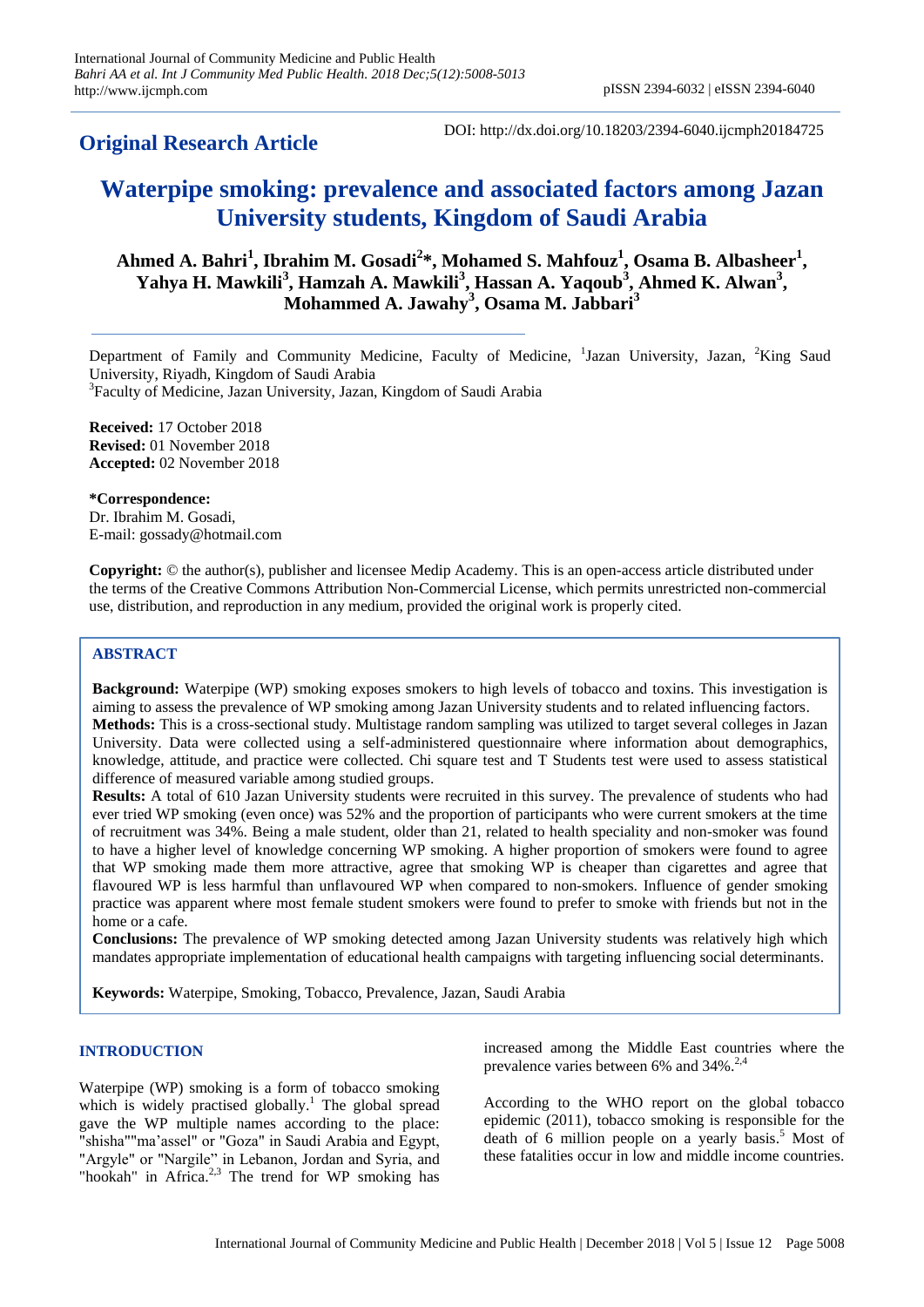WP smoking may have a higher impact on the health of its smokers in comparison to cigarette smoking.

Ramifications posed by WP smoking originate from exposing WP smokers to higher levels of tobacco and toxins. <sup>2</sup> WP smokers inhale larger amounts of smoke than the amount inhaled by cigarette smoking. <sup>6</sup> Additionally, the public health significance of WP smoking stems from the fact that younger people are more likely to favour consuming tobacco via WP in comparison to other alternatives of tobacco consumption.<sup>2</sup>

WP smoking has a higher appeal among the younger population for various reasons. WP tobacco can have several sweet fruity flavours which makes it a more interesting alternative to cigarettes among the younger population. 2,7 Additionally, with the wide use of social media, social activists can promote WP smoking as a lifestyle in cafés, at parties and in restaurants.<sup>8</sup> Nonetheless, a misconception claiming that WP is less hazardous than cigarette smoking may induce the higher prevalence of WP smoking among the young.

A nationwide survey conducted by the Saudi Arabian Ministry of Health in 2013 included a sample of 10,735 individuals aged 15 years or older. This survey reported that 4.3% of the population are daily WP smokers. Additionally, it was observed that prevalence of WP smoking was higher in males compared to females in the surveyed Saudi population.<sup>9</sup>

The review by Schweisfurth and Kanaan reported a higher prevalence of WP smokers among the Saudi population than the prevalence reported by the Saudi Arabian Ministry of Health.<sup>2,9</sup> This variation is mainly due to the difference in selected age groups. Based on these findings, it is possible to argue that younger populations in Saudi Arabia are at higher risk of engaging in WP smoking when compared to older people.

This investigation is aiming to assess the prevalence of WP smoking among Jazan University students. In addition, the association between social determinants and WP smoking is assessed. Finally, assessment of knowledge and misconception toward WP smoking, comparison of attitudes of WP smokers and non-smokers, and factors influencing the practice of smokers was conducted.

# **METHODS**

This is a cross-sectional study conducted in Jazan, Saudi Arabia between March and April 2017. The study targeted Jazan University students. Ethical approval to conduct the study was provided by the Jazan Hospital Institutional Review Board, Jazan, Saudi Arabia.

Multistage random sampling was utilized. Initially, six colleges were selected randomly including health related and non-health related colleges to test the influence of area of study on WP smoking. Since college campuses are separated by gender in Saudi Arabia, the second stage of sampling ensured equal recruitment of participants from both male and female campuses to assess the influence of gender on WP smoking. Finally, the number of recruited subjects from each college was weighted according to the total number of students registered in designated colleges. Assuming 50% prevalence of factors influencing WP smoking among university students, with 95% confidence interval and precision of 4, the sample size was estimated at 600, which was further increased to 660 with 10% non-response rate.

Data were collected using a self-administered questionnaire. The components of the questionnaire were acquired by reviewing relevant literature assessing WP smoking in Saudi populations. The questionnaire was developed in Arabic language and involved sections related to demographics, knowledge and misconceptions about WP smoking, attitudes towards WP smoking and practice of WP smokers with special emphasis on habits and socio-demographic characteristics pertaining to Jazan region such as Khat chewing. The questionnaire was reviewed by experts in the field of epidemiology and behavioural and social sciences to test the content validity. Additionally, face validity was tested via piloting the questionnaire on a sample of 10 male and 10 female students to ensure clarity and ability of the participants to fill in the questionnaire.

Knowledge components of the questionnaire asked the participants about health consequences of smoking WP and whether smoking WP is less harmful than cigarette smoking. A scoring system was developed where each correct answer was given one point. Points were then summed up to handle knowledge as a continuous variable and tested against measured study variables. Attitudes of the participants concerning cost, attractiveness, availability of flavoured tobacco and educational programs about WP were measured and compared between smokers and non-smokers. Smokers were asked about frequency, place, and smoking sessions duration. Additionally, smoking cigarettes and Khat chewing habits were recorded. Finally, smokers were asked about factors that might have influenced WP smoking initiation and attempts by the smokers to quit WP smoking.

Data analysis was performed using SPSS version 21. Frequencies and proportions were used to describe binary data. Means and standard deviations were utilized to summarize continuous variables. Chi square test was used to assess the variation between binary variables such as demographics, attitudes and practice. Student t test was used to test the difference between means of knowledge concerning WP smoking according to measured study variables. A P value of 0.05 was designated as statistically significant for the applied statistical tests.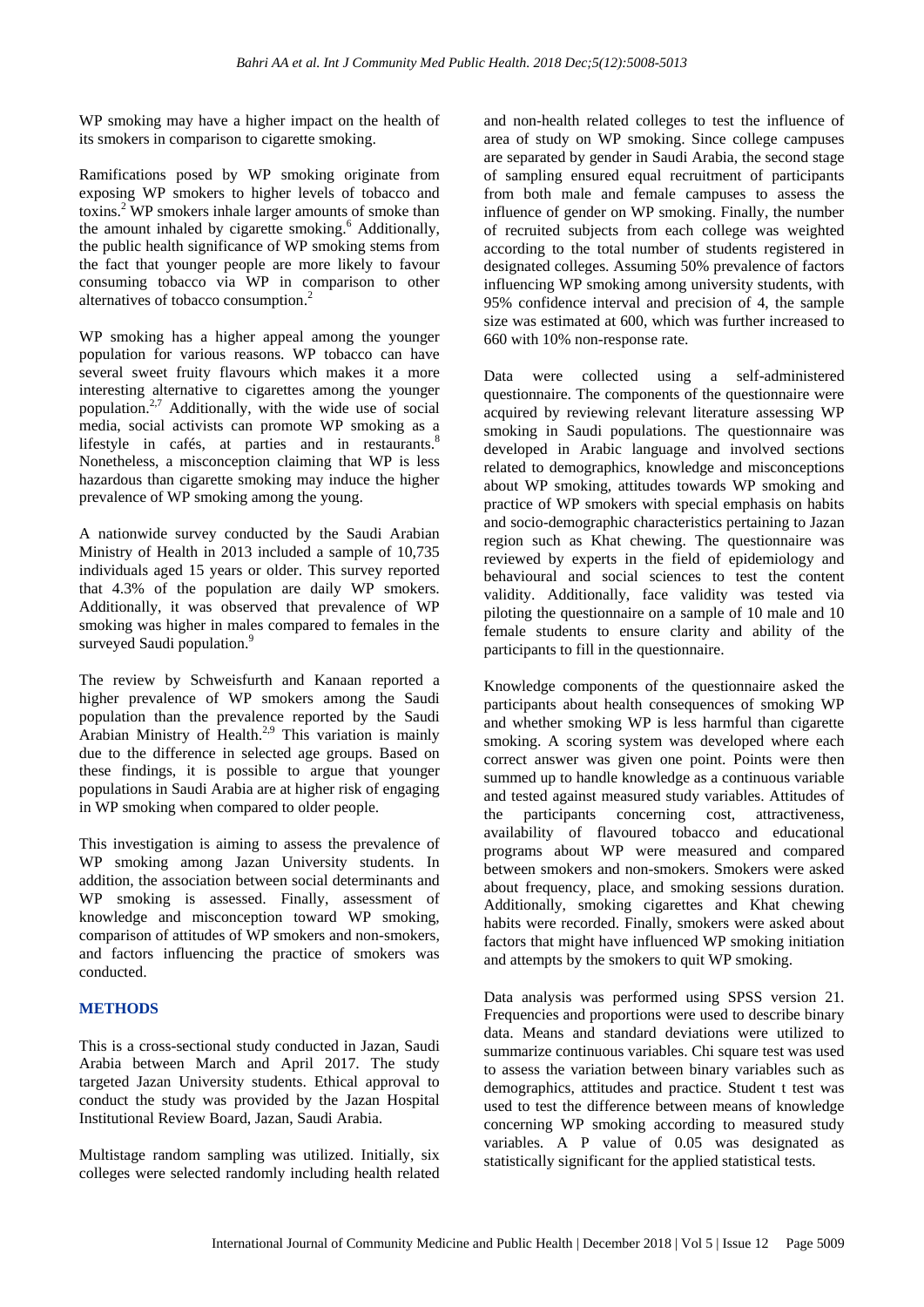#### **RESULTS**

A total of 610 Jazan University students were recruited in this survey. Table 1 illustrates the demographic characteristics of the recruited sample and their smoking status. Participants from both genders were equally recruited. The majority of recruited students were older than 21 years, living in rural areas and related to nonhealth specialities.

The prevalence of students who had ever tried WP smoking (even once) was 52%. The majority of those who tried smoking were males, older than 21, living in urban areas and related to non-health specialities. However, the proportion of participants who were current smokers at the time of recruitment was 34% of the total sample.

#### **Table 1: Demographic characteristics of 610 Jazan University students and their WP smoking status.**

|                  |            | All sample<br>N(%) | <b>Smokers</b> *<br>N(% | <b>Non smokers</b><br>N(%) | P value** |
|------------------|------------|--------------------|-------------------------|----------------------------|-----------|
| <b>Gender</b>    | Males      | 305(50)            | 192(63)                 | 111(37)                    | < 0.001   |
|                  | Females    | 305(50)            | 126(41)                 | 177(59)                    |           |
| Age              | Under 21   | 238(39.5)          | 105(44)                 | 132 (56)                   | 0.001     |
|                  | Over 21    | 364(60.5)          | 209(57)                 | 152(43)                    |           |
| <b>Residence</b> | Urban      | 274(46.5)          | 157(57)                 | 115(43)                    | 0.027     |
|                  | Rural      | 315 (53.5)         | 152 (48)                | 161(52)                    |           |
| <b>Faculty</b>   | Health     | 120(19.7)          | 53 $(44)$               | 67(56)                     | 0.042     |
|                  | Non health | 490(80.3)          | 265(54)                 | 221 (46)                   |           |

\*Including those who tried smoking WP even once; \*\*Chi square test.

#### **Table 2: Influence of having a smoking family members, smoker friends and invitation to smoking according to WP smoking and age at initiation among a sample of 610 Jazan University students.**

|                              |                | <b>Tried WP smoking</b> |                | P value* | <b>Age at initiation</b> |     | P value* |
|------------------------------|----------------|-------------------------|----------------|----------|--------------------------|-----|----------|
|                              |                | Yes                     | N <sub>0</sub> |          | <20                      | >20 |          |
| <b>Smoking family member</b> | Yes            | 181                     | 92             | < 0.001  | 118                      | 64  | 0.438    |
|                              | N <sub>o</sub> | 123                     | 181            |          | 85                       | 38  |          |
|                              | Yes            | 277                     | 164            | < 0.001  | 183                      | 95  | 0.076    |
| <b>Friends</b>               | N <sub>o</sub> | 36                      | 105            |          | 29                       |     |          |
| <b>Invitation</b>            | Yes            | 266                     | 104            | < 0.001  | 176                      | 90  | 0.310    |
|                              | N <sub>o</sub> | 50                      | 183            |          | 38                       | 12  |          |

\*Chi square test.

#### **Table 3: Knowledge of participants concerning WP smoking according to measured characteristics among a sample of 610 Jazan University students.**

| <b>Variable</b>       |            | <b>Mean</b> [SD] | P value* |
|-----------------------|------------|------------------|----------|
| <b>Gender</b>         | Males      | $4.28$ [1.2]     | 0.008    |
|                       | Females    | 4.00 $[1.3]$     |          |
| Age                   | Under 21   | $3.99$ [1.3]     | 0.036    |
|                       | Over 21    | $4.22$ [1.3]     |          |
| <b>Residence</b>      | Urban      | $4.16$ [1.3]     | 0.735    |
|                       | Rural      | $4.12$ [1.3]     |          |
|                       | Health     | 4.49 $[1.2]$     | 0.001    |
| <b>Faculty</b>        | Non health | 4.05 $[1.3]$     |          |
| <b>Smoking status</b> | Smoker     | 4.00 $[1.3]$     | 0.006    |
|                       | Non-smoker | 4.29 $[1.2]$     |          |

\*Students T test.

The high proportion of those who tried smoking WP indicates the appeal of WP smoking among this study sample. In Table 2, the study assessed factors that may attract students to WP smoking such as having a smoking family member or a friend and being invited to smoke.

The strongest influence was noted among those who have friends who are WP smokers. Around 90% of those who tried smoking WP had a smoker friend (p<0.001). Additionally, the proportion of students who initiated smoking under 20 years old was higher among those who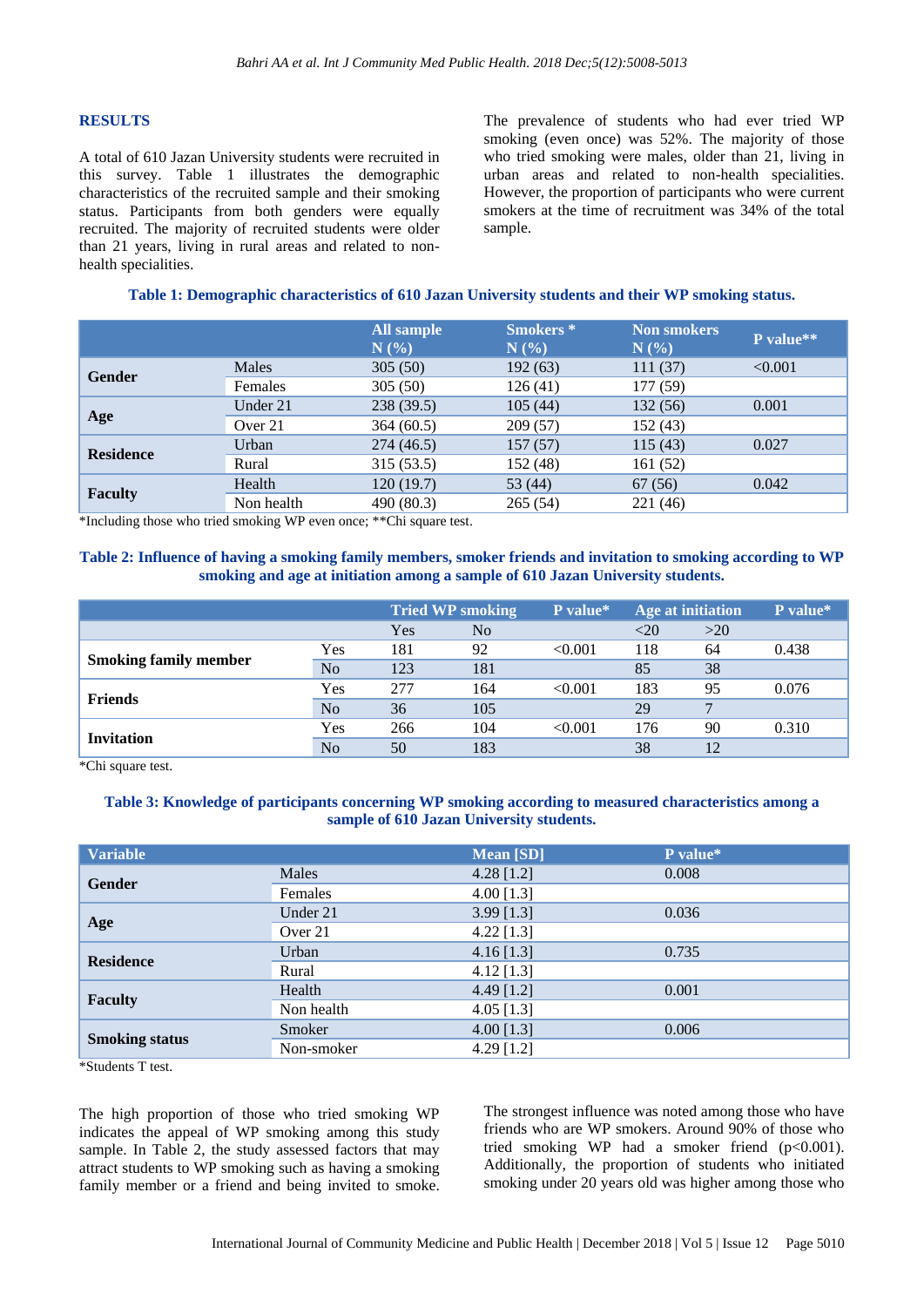have friends who smoke when compared to those who do not have smoker friends with marginal statistical significance (p=0.07).

Table 3 illustrates knowledge level concerning WP smoking among the study sample. The mean score was 4.14 where the minimum score was 0 and the maximum score was 6. The strongest factor influencing level of knowledge was type of faculty. Non-smokers scored higher knowledge scores in comparison to smokers. Additionally, male subjects performed better than females in the applied knowledge test. Nonetheless, only area of residence appeared to have no influence on level of knowledge of the studied sample.

# **Table 4: Comparison of attitudes of those who tried smoking to non-smokers among a sample of 610 Jazan University students.**

|                                                                   |          | <b>Smokers</b> | <b>Non-smokers</b> | P value* |
|-------------------------------------------------------------------|----------|----------------|--------------------|----------|
|                                                                   | Agree    | 36             | 9                  | < 0.001  |
| I think WP smoking would make me attractive                       | Disagree | 259            | 272                |          |
|                                                                   | Neutral  | 23             | 5                  |          |
|                                                                   | Agree    | 126            | 54                 | < 0.001  |
| I think WP smoking cost less than cigarette smoking               | Disagree | 93             | 99                 |          |
|                                                                   | Neutral  | 39             | 92                 |          |
|                                                                   | Agree    | 104            | 37                 | < 0.001  |
| I think flavoured WP is less harmful than the<br>unflavoured ones | Disagree | 101            | 128                |          |
|                                                                   | Neutral  | 108            | 123                |          |
|                                                                   | Agree    | 66             | 50                 | 0.539    |
| I think there are enough educational programs                     | Disagree | 213            | 204                |          |
| concerning WP smoking                                             | Neutral  | 38             | 34                 |          |

\*Chi square test.

## **Table 5: Influence of gender and residence on WP smoking behaviour among 208 Jazan University students who were current WP smoker.**

|                                         |                       | <b>Gender</b> |        | P value* | <b>Residence</b> |       | P value* |
|-----------------------------------------|-----------------------|---------------|--------|----------|------------------|-------|----------|
|                                         |                       | Male          | Female |          | Urban            | Rural |          |
| <b>Smoking frequency</b>                | Once or less a week   | 72            | 40     | 0.379    | 64               | 47    | 0.359    |
|                                         | more than once a week | 56            | 40     |          | 45               | 43    |          |
|                                         | Home                  | 22            | 12     | < 0.001  | 17               | 14    | 0.959    |
| <b>Place of smoking</b>                 | Cafe                  | 53            | 11     |          | 33               | 29    |          |
|                                         | Friends meetings      | 49            | 54     |          | 55               | 44    |          |
| <b>Smoking duration in</b><br>a session | Less than an hour     | 56            | 52     | 0.739    | 61               | 42    | 0.609    |
|                                         | More than an hour     | 27            | 28     |          | 28               | 23    |          |
| <b>Smoking cigarettes</b>               | <b>Yes</b>            | 44            | 19     | 0.105    | 32               | 29    | 0.663    |
|                                         | N <sub>0</sub>        | 84            | 61     |          | 77               | 61    |          |
| <b>Khat chewing</b>                     | Yes                   | 47            | 8      | < 0.001  | 22               | 32    | 0.013    |
|                                         | N <sub>0</sub>        | 81            | 71     |          | 87               | 57    |          |
| Trying to quit                          | Yes                   | 52            | 39     | 0.074    | 48               | 40    | 0.346    |
| smoking                                 | N <sub>0</sub>        | 31            | 41     |          | 41               | 25    |          |

\*Chi square test.

Attitudes of those who tried smoking are compared to non-smokers in Table 4. The proportion of students who agree that WP smoking is attractive, agree that WP smoking is cheaper than cigarettes and agree that flavoured WP is less harmful than unflavoured ones is higher among smokers compared to non-smokers  $(p<0.001)$ . The majority of the participants including smokers and non-smokers believe that there is a lack of educational programs concerning WP smoking.

The influence of gender and area of residence on WP smoking behaviour is demonstrated in Table 5. The influence of gender was apparent on place of smoking WP where higher frequency of females reported smoking with friends. Male smokers preferred to smoke in cafes and among friends. The preferred place of smoking strengthens the evidence concerning influence of friends on WP smoking as indicated in Table 2. The influence of gender on Khat chewing was observed where a significant proportion of male students chew Khat while smoking in comparison to female smokers. Finally, the influence of residence on smoking behaviour was only apparent on Khat chewing behaviour where smoker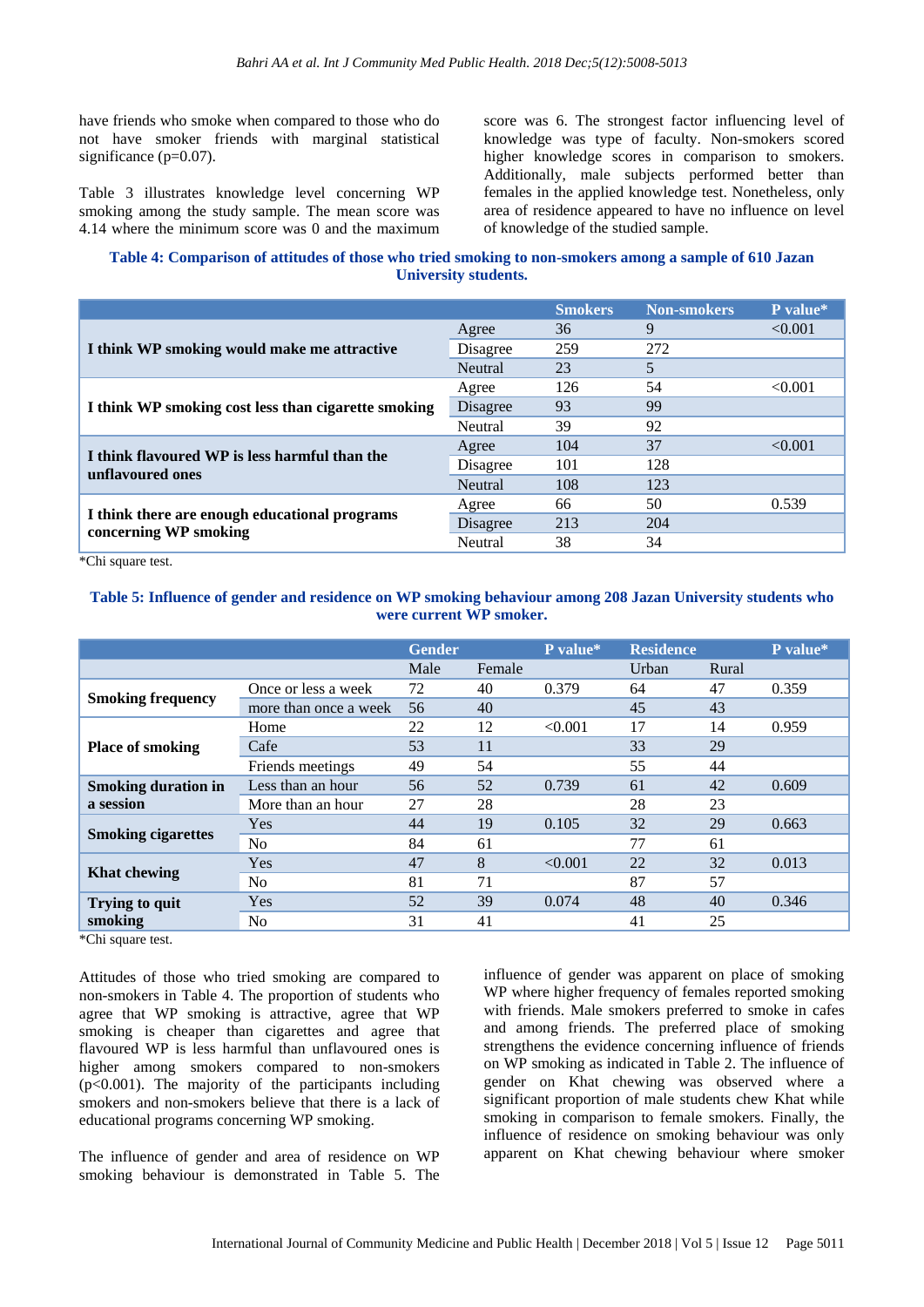students from rural areas were more likely to chew Khat in comparison to students from urban areas.

#### **DISCUSSION**

This study was aiming to investigate the prevalence of WP smoking among Jazan University students and to assess socio-demographic factors, knowledge, attitudes and practice related to WP smoking in this sample. The prevalence of students who tried WP smoking reached 52% and the prevalence of students who were current WP smokers was 34%. WP smoking was found to be more prevalent among males, those who are older than 21, students living in urban areas and related to non-health speciality. The strongest social factor which was found to encourage smoking WP was to have a smoker friend.

Being a male student, older than 21, related to health speciality and non-smoker was found to have a higher level of knowledge concerning WP smoking. A higher proportion of smokers were found to agree that WP smoking made them more attractive, agree that smoking WP is cheaper than cigarettes and agree that flavoured WP is less harmful than unflavoured WP when compared to non-smokers. Most female student smokers were found to prefer to smoke with friends but not in the home or a cafe. Most smokers who chew Khat were males and students from rural areas.

The prevalence of current WP smokers found in this study can be considered as relatively high when compared to older investigations conducted in the same community. A larger, older study conducted in Jazan University in 2011 and 2012 by Mahfouz et al. to investigate prevalence of smoking included a sample of 4,100 undergraduate university students and reported an overall prevalence of cigarette smoking of 11.4% and overall prevalence of WP smoking of 7.7%. <sup>10</sup> The detected prevalence found in this study is exceedingly high. Although there are methodological differences between the current investigation and the previous study conducted by Mahfouz et al, which mainly stems from the difference in sample size, we cannot neglect the possibility of increase in prevalence of WP smoking during the subsequent period.

The consumption of tobacco products has been suggested to increase in Saudi Arabia. According to Moradi-Lakeh et al, the overall prevalence of smoking in Saudi Arabia increased from 12.2% in 2005 to 15.3% in 2013. This trend involved WP smoking where the prevalence increased among both genders.

The study conducted by Al-Mohamed and Amin investigated patterns and prevalence of smoking among King Faisal University male students in Eastern province in Saudi Arabia. <sup>11</sup> The prevalence of WP smoking among students registered in 2006/2007 academic year at King Faisal University was 14.6% which is lower than the prevalence found among our sample of male students. However, the influence of demographic and social characteristics on WP smoking found in the study by Al-Mohamed and Amin was similar to the findings of our current investigation where being older, living in urban areas, having a smoking family member or a friend increased the risk of being a smoker. Additionally, the influence of a smoking friend was stronger than the influence of a smoking family member which is consistent with the findings of our study.

Students who were related to health specialities were found to be more knowledgeable about WP smoking in the current investigation. This notion is expected as those who are enrolled into health schools are likely to receive education concerning tobacco consumption ramifications as part of their curricular activities. This was similarly noted in a study investigating WP smoking knowledge of medical students in Lebanon. 12

An Iraqi study involving 150 medical students reported that around half of the participants were active WP smokers. <sup>13</sup> The measured attitudes concerning WP smoking in this Iraqi sample indicated that around one third of the Iraqi sample found WP smoking to be socially acceptable, about half of the sample think WP smoking is a sign of manhood and almost two thirds of the sample think that WP smoking is cheaper than cigarette smoking. The findings of the Iraqi study concerning attitudes towards WP smoking indicate a stronger positive attitude towards WP smoking when compared to our investigation. This reflects a possible role of cultural background in influencing attitudes towards WP smoking.

The findings of our investigation concerning the practice of WP smokers were contradicted by another Syrian study. The majority of female smokers in our sample preferred to smoke with friends but not in the home or in public places such as cafes. However, a Syrian study involving 587 university students reported that the majority of female student smokers preferred to smoke in public places such as cafes and restaurants. <sup>14</sup> Similar to what was noted when comparing attitudes concerning WP smoking in an Iraqi sample to our Saudi sample, the observed difference in practice of WP smoking strengthens the claim about the influence of cultural variation of different populations on influencing different prevalence patterns of WP smoking.

Certain habits observed with WP smoking can be influenced by legal matters as observed when assessing the Khat chewing habit among WP smokers of this sample. Although chewing Khat is an unlawful act in Saudi Arabia, it is highly practised in south western areas of Saudi Arabia. Nonetheless, distribution of Khat can be argued to be easier in rural areas compared to urban ones which may explain why a higher proportion of rural smokers tend to chew Khat in comparison to urban students.